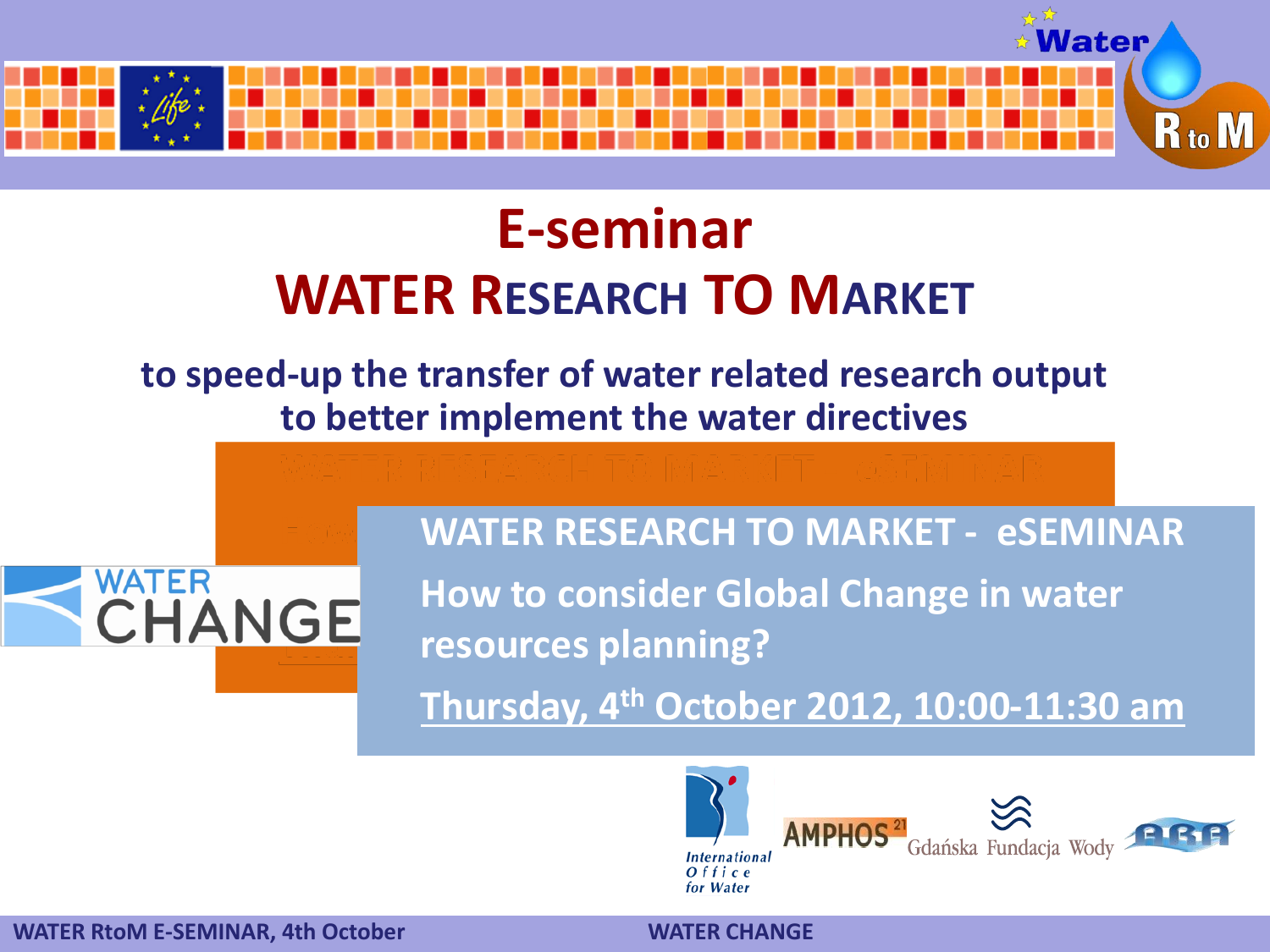

## **WATER RESEARCH TO MARKET E-SEMINARS**

- The e-seminar is a part of the Water RtoM Promotion Marketing Strategy to accelerate the transfer of the research outputs to practitioners.
- To promote actively the innovations to attract potential practitioners ready to take over the innovations and to make them suitable for the end-users.

**More at http://www.waterrtom.eu/node/203**

**WATER RtoM E-SEMINAR, 4th October WATER CHANGE**